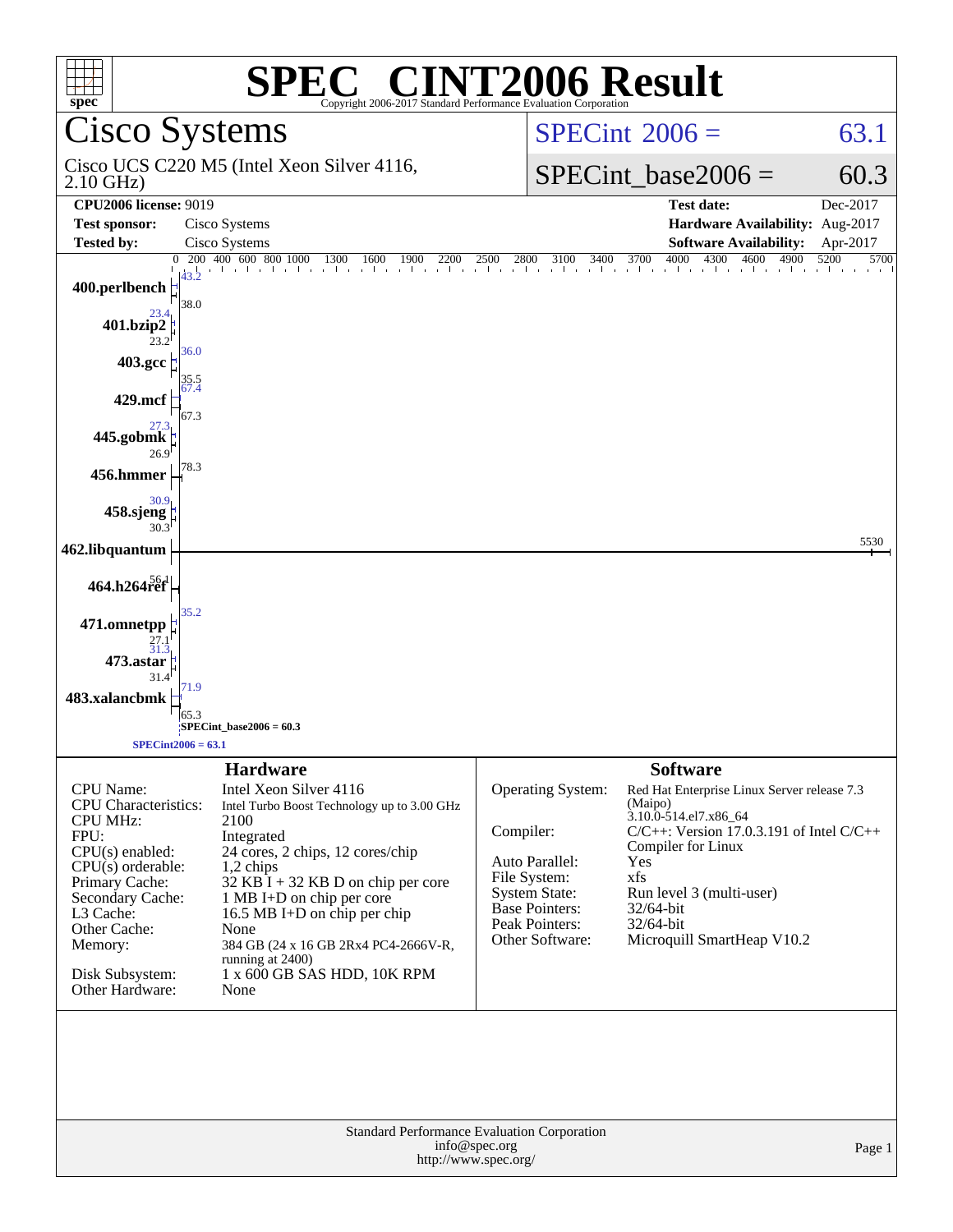

# Cisco Systems

2.10 GHz) Cisco UCS C220 M5 (Intel Xeon Silver 4116,

**[Tested by:](http://www.spec.org/auto/cpu2006/Docs/result-fields.html#Testedby)** Cisco Systems **[Software Availability:](http://www.spec.org/auto/cpu2006/Docs/result-fields.html#SoftwareAvailability)** Apr-2017

## $SPECint2006 = 63.1$  $SPECint2006 = 63.1$

#### SPECint base2006 =  $60.3$

**[CPU2006 license:](http://www.spec.org/auto/cpu2006/Docs/result-fields.html#CPU2006license)** 9019 **[Test date:](http://www.spec.org/auto/cpu2006/Docs/result-fields.html#Testdate)** Dec-2017 **[Test sponsor:](http://www.spec.org/auto/cpu2006/Docs/result-fields.html#Testsponsor)** Cisco Systems **[Hardware Availability:](http://www.spec.org/auto/cpu2006/Docs/result-fields.html#HardwareAvailability)** Aug-2017

#### **[Results Table](http://www.spec.org/auto/cpu2006/Docs/result-fields.html#ResultsTable)**

|                    | <b>Base</b>                                                                                              |              |                |       |                |       |                | <b>Peak</b>  |                |              |                |              |  |
|--------------------|----------------------------------------------------------------------------------------------------------|--------------|----------------|-------|----------------|-------|----------------|--------------|----------------|--------------|----------------|--------------|--|
| <b>Benchmark</b>   | <b>Seconds</b>                                                                                           | <b>Ratio</b> | <b>Seconds</b> | Ratio | <b>Seconds</b> | Ratio | <b>Seconds</b> | <b>Ratio</b> | <b>Seconds</b> | <b>Ratio</b> | <b>Seconds</b> | <b>Ratio</b> |  |
| 400.perlbench      | 257                                                                                                      | 38.0         | 257            | 38.0  | 257            | 38.0  | 227            | 43.1         | 226            | 43.2         | 226            | 43.2         |  |
| 401.bzip2          | 416                                                                                                      | 23.2         | 416            | 23.2  | 417            | 23.2  | 412            | 23.4         | 412            | 23.4         | 411            | 23.5         |  |
| $403.\mathrm{gcc}$ | 227                                                                                                      | 35.5         | 226            | 35.6  | 227            | 35.4  | 223            | 36.1         | 223            | 36.0         | 224            | 36.0         |  |
| $429$ mcf          | 135                                                                                                      | 67.7         | 138            | 66.3  | 136            | 67.3  | 138            | 66.3         | 135            | 67.7         | 135            | 67.4         |  |
| $445$ .gobmk       | 390                                                                                                      | 26.9         | 390            | 26.9  | 389            | 26.9  | 384            | 27.3         | 384            | 27.3         | 384            | 27.3         |  |
| $ 456$ .hmmer      | 119                                                                                                      | 78.4         | 119            | 78.2  | 119            | 78.3  | 119            | 78.4         | 119            | 78.2         | 119            | 78.3         |  |
| $458$ .sjeng       | 399                                                                                                      | 30.3         | 399            | 30.3  | 399            | 30.3  | 391            | 30.9         | 391            | 30.9         | 391            | 31.0         |  |
| 462.libquantum     | 3.65                                                                                                     | 5680         | 3.74           | 5530  | 3.75           | 5530  | 3.65           | 5680         | 3.74           | 5530         | 3.75           | 5530         |  |
| 464.h264ref        | 394                                                                                                      | 56.2         | 394            | 56.1  | 394            | 56.1  | 394            | 56.2         | 394            | 56.1         | 394            | 56.1         |  |
| 471.omnetpp        | 231                                                                                                      | 27.1         | 233            | 26.9  | 231            | 27.1  | 176            | 35.6         | 182            | 34.3         | 177            | 35.2         |  |
| $ 473$ . astar     | 223                                                                                                      | 31.4         | 224            | 31.4  | 223            | 31.4  | 224            | 31.3         | 225            | 31.3         | 224            | 31.4         |  |
| 483.xalancbmk      | 106                                                                                                      | 65.3         | 106            | 65.3  | 106            | 65.0  | 95.6           | 72.2         | 96.0           | 71.9         | 96.0           | 71.9         |  |
|                    | Results appear in the order in which they were run. Bold underlined text indicates a median measurement. |              |                |       |                |       |                |              |                |              |                |              |  |

#### **[Submit Notes](http://www.spec.org/auto/cpu2006/Docs/result-fields.html#SubmitNotes)**

The config file option 'submit' was used.

#### **[Operating System Notes](http://www.spec.org/auto/cpu2006/Docs/result-fields.html#OperatingSystemNotes)**

Stack size set to unlimited using "ulimit -s unlimited"

#### **[Platform Notes](http://www.spec.org/auto/cpu2006/Docs/result-fields.html#PlatformNotes)**

BIOS Settings: Intel HyperThreading Technology set to Disabled CPU performance set to Enterprise Power Performance Tuning set to OS SNC set to Disabled IMC Interleaving set to Auto Patrol Scrub set to Disabled Sysinfo program /home/cpu2006-1.2/config/sysinfo.rev6993 Revision 6993 of 2015-11-06 (b5e8d4b4eb51ed28d7f98696cbe290c1) running on localhost.localdomain Sun Dec 10 20:21:34 2017 This section contains SUT (System Under Test) info as seen by some common utilities. To remove or add to this section, see: <http://www.spec.org/cpu2006/Docs/config.html#sysinfo> From /proc/cpuinfo model name : Intel(R) Xeon(R) Silver 4116 CPU @ 2.10GHz 2 "physical id"s (chips) 24 "processors"

Continued on next page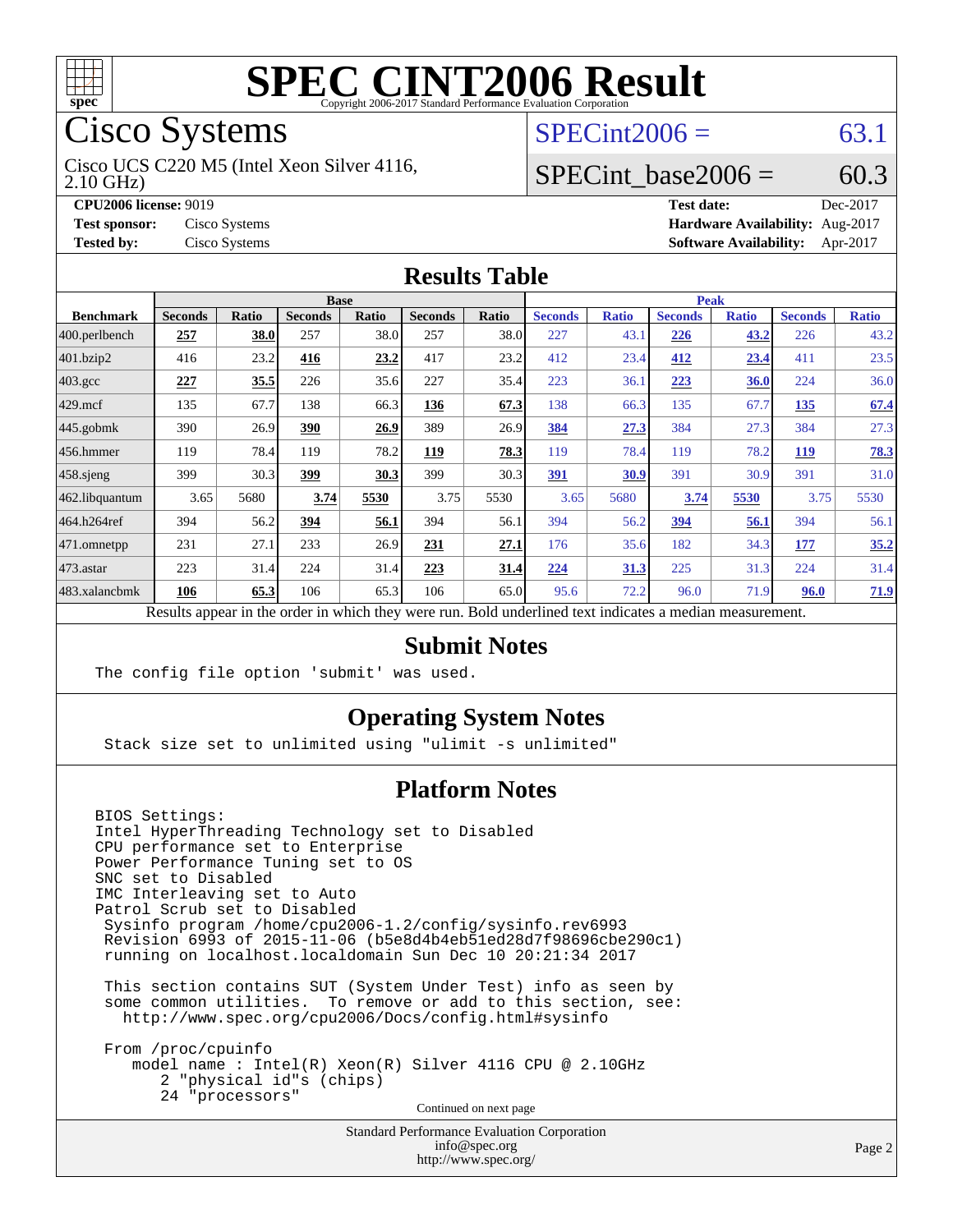

Cisco Systems

 $SPECint2006 = 63.1$  $SPECint2006 = 63.1$ 

2.10 GHz) Cisco UCS C220 M5 (Intel Xeon Silver 4116,

SPECint base2006 =  $60.3$ 

**[Test sponsor:](http://www.spec.org/auto/cpu2006/Docs/result-fields.html#Testsponsor)** Cisco Systems **[Hardware Availability:](http://www.spec.org/auto/cpu2006/Docs/result-fields.html#HardwareAvailability)** Aug-2017

**[CPU2006 license:](http://www.spec.org/auto/cpu2006/Docs/result-fields.html#CPU2006license)** 9019 **[Test date:](http://www.spec.org/auto/cpu2006/Docs/result-fields.html#Testdate)** Dec-2017 **[Tested by:](http://www.spec.org/auto/cpu2006/Docs/result-fields.html#Testedby)** Cisco Systems **[Software Availability:](http://www.spec.org/auto/cpu2006/Docs/result-fields.html#SoftwareAvailability)** Apr-2017

#### **[Platform Notes \(Continued\)](http://www.spec.org/auto/cpu2006/Docs/result-fields.html#PlatformNotes)**

Standard Performance Evaluation Corporation [info@spec.org](mailto:info@spec.org) <http://www.spec.org/> Page 3 cores, siblings (Caution: counting these is hw and system dependent. The following excerpts from /proc/cpuinfo might not be reliable. Use with caution.) cpu cores : 12 siblings : 12 physical 0: cores 0 1 2 3 4 5 8 9 10 11 12 13 physical 1: cores 0 1 2 3 4 5 8 9 10 11 12 13 cache size : 16896 KB From /proc/meminfo<br>MemTotal: 394867440 kB HugePages\_Total: 0 Hugepagesize: 2048 kB From /etc/\*release\* /etc/\*version\* os-release: NAME="Red Hat Enterprise Linux Server" VERSION="7.3 (Maipo)" ID="rhel" ID\_LIKE="fedora" VERSION\_ID="7.3" PRETTY\_NAME="Red Hat Enterprise Linux Server 7.3 (Maipo)" ANSI\_COLOR="0;31" CPE\_NAME="cpe:/o:redhat:enterprise\_linux:7.3:GA:server" redhat-release: Red Hat Enterprise Linux Server release 7.3 (Maipo) system-release: Red Hat Enterprise Linux Server release 7.3 (Maipo) system-release-cpe: cpe:/o:redhat:enterprise\_linux:7.3:ga:server uname -a: Linux localhost.localdomain 3.10.0-514.el7.x86\_64 #1 SMP Wed Oct 19 11:24:13 EDT 2016 x86\_64 x86\_64 x86\_64 GNU/Linux run-level 3 Dec 10 15:22 SPEC is set to: /home/cpu2006-1.2 Filesystem Type Size Used Avail Use% Mounted on<br>/dev/sdb1 xfs 508G 24G 485G 5% / /dev/sdb1 xfs 508G 24G 485G 5% / Additional information from dmidecode: Warning: Use caution when you interpret this section. The 'dmidecode' program reads system data which is "intended to allow hardware to be accurately determined", but the intent may not be met, as there are frequent changes to hardware, firmware, and the "DMTF SMBIOS" standard. BIOS Cisco Systems, Inc. C220M5.3.1.1d.0.0615170645 06/15/2017Cisco Systems, Inc. C220M5.3.1.1d.0.0615170645 06/15/2017 Memory: 48x 0xCE00 M393A2G40EB2-CTD 16 GB 2 rank 2666 MHz, configured at 2400 MHz (End of data from sysinfo program) The correct amount of Memory installed is 384 GB (24 x 16 GB) and the dmidecode is reporting invalid number of DIMMs installed Continued on next page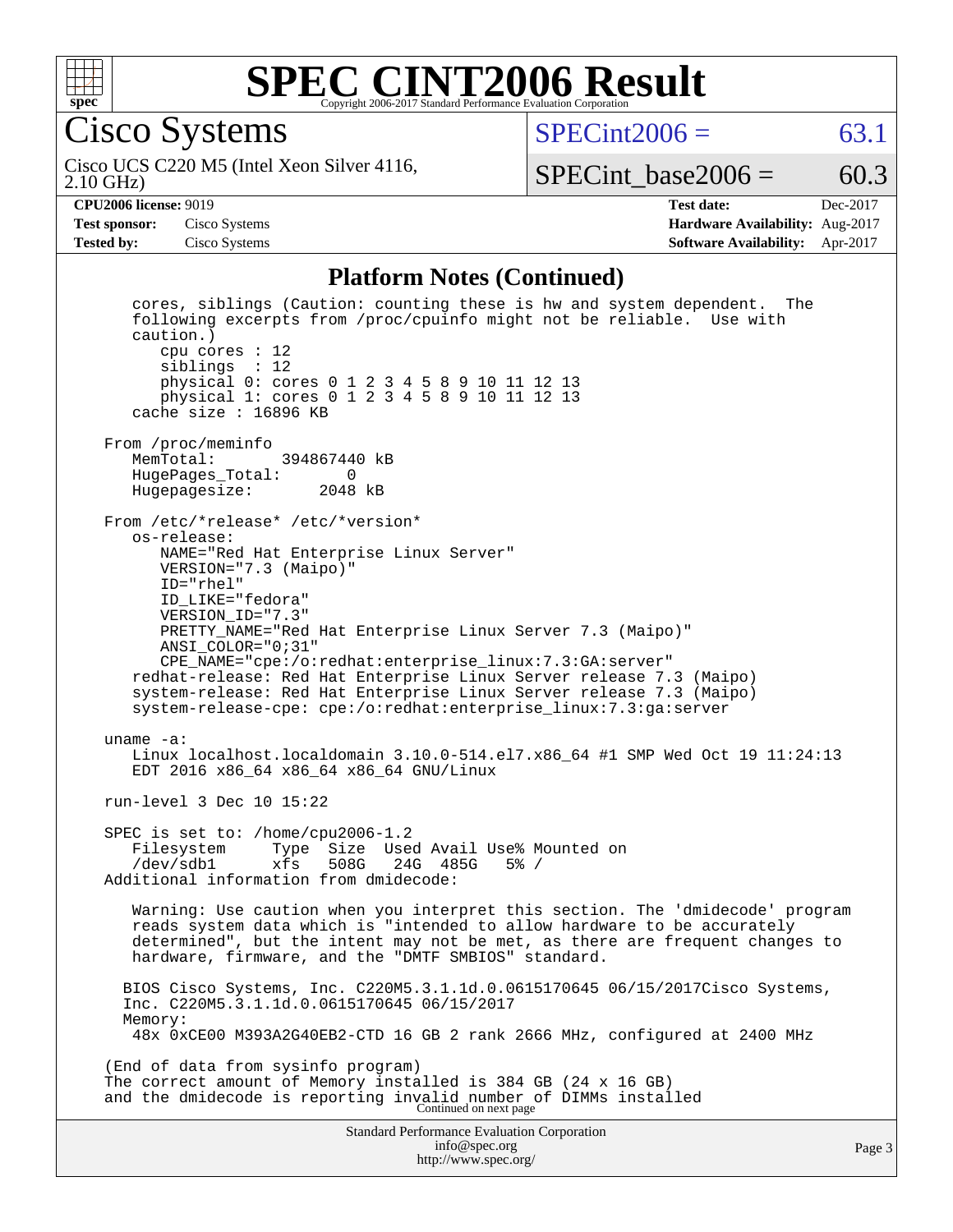

Cisco Systems

 $SPECint2006 = 63.1$  $SPECint2006 = 63.1$ 

2.10 GHz) Cisco UCS C220 M5 (Intel Xeon Silver 4116,

SPECint base2006 =  $60.3$ 

**[CPU2006 license:](http://www.spec.org/auto/cpu2006/Docs/result-fields.html#CPU2006license)** 9019 **[Test date:](http://www.spec.org/auto/cpu2006/Docs/result-fields.html#Testdate)** Dec-2017 **[Test sponsor:](http://www.spec.org/auto/cpu2006/Docs/result-fields.html#Testsponsor)** Cisco Systems **[Hardware Availability:](http://www.spec.org/auto/cpu2006/Docs/result-fields.html#HardwareAvailability)** Aug-2017 **[Tested by:](http://www.spec.org/auto/cpu2006/Docs/result-fields.html#Testedby)** Cisco Systems **[Software Availability:](http://www.spec.org/auto/cpu2006/Docs/result-fields.html#SoftwareAvailability)** Apr-2017

#### **[Platform Notes \(Continued\)](http://www.spec.org/auto/cpu2006/Docs/result-fields.html#PlatformNotes)**

 Installed Memory: 24x 0xCE00 M393A2G40EB2-CTD 16 GB 2 rank 2666 MHz

#### **[General Notes](http://www.spec.org/auto/cpu2006/Docs/result-fields.html#GeneralNotes)**

Environment variables set by runspec before the start of the run: KMP\_AFFINITY = "granularity=fine,compact" LD\_LIBRARY\_PATH = "/home/cpu2006-1.2/lib/ia32:/home/cpu2006-1.2/lib/intel64:/home/cpu2006-1.2/sh10.2" OMP\_NUM\_THREADS = "24"

 Binaries compiled on a system with 1x Intel Core i7-4790 CPU + 32GB RAM memory using Redhat Enterprise Linux 7.2 Transparent Huge Pages enabled with: echo always > /sys/kernel/mm/transparent\_hugepage/enabled

## **[Base Compiler Invocation](http://www.spec.org/auto/cpu2006/Docs/result-fields.html#BaseCompilerInvocation)**

[C benchmarks](http://www.spec.org/auto/cpu2006/Docs/result-fields.html#Cbenchmarks): [icc -m64](http://www.spec.org/cpu2006/results/res2017q4/cpu2006-20171211-50991.flags.html#user_CCbase_intel_icc_64bit_bda6cc9af1fdbb0edc3795bac97ada53)

[C++ benchmarks:](http://www.spec.org/auto/cpu2006/Docs/result-fields.html#CXXbenchmarks) [icpc -m64](http://www.spec.org/cpu2006/results/res2017q4/cpu2006-20171211-50991.flags.html#user_CXXbase_intel_icpc_64bit_fc66a5337ce925472a5c54ad6a0de310)

## **[Base Portability Flags](http://www.spec.org/auto/cpu2006/Docs/result-fields.html#BasePortabilityFlags)**

 400.perlbench: [-DSPEC\\_CPU\\_LP64](http://www.spec.org/cpu2006/results/res2017q4/cpu2006-20171211-50991.flags.html#b400.perlbench_basePORTABILITY_DSPEC_CPU_LP64) [-DSPEC\\_CPU\\_LINUX\\_X64](http://www.spec.org/cpu2006/results/res2017q4/cpu2006-20171211-50991.flags.html#b400.perlbench_baseCPORTABILITY_DSPEC_CPU_LINUX_X64) 401.bzip2: [-DSPEC\\_CPU\\_LP64](http://www.spec.org/cpu2006/results/res2017q4/cpu2006-20171211-50991.flags.html#suite_basePORTABILITY401_bzip2_DSPEC_CPU_LP64) 403.gcc: [-DSPEC\\_CPU\\_LP64](http://www.spec.org/cpu2006/results/res2017q4/cpu2006-20171211-50991.flags.html#suite_basePORTABILITY403_gcc_DSPEC_CPU_LP64) 429.mcf: [-DSPEC\\_CPU\\_LP64](http://www.spec.org/cpu2006/results/res2017q4/cpu2006-20171211-50991.flags.html#suite_basePORTABILITY429_mcf_DSPEC_CPU_LP64) 445.gobmk: [-DSPEC\\_CPU\\_LP64](http://www.spec.org/cpu2006/results/res2017q4/cpu2006-20171211-50991.flags.html#suite_basePORTABILITY445_gobmk_DSPEC_CPU_LP64) 456.hmmer: [-DSPEC\\_CPU\\_LP64](http://www.spec.org/cpu2006/results/res2017q4/cpu2006-20171211-50991.flags.html#suite_basePORTABILITY456_hmmer_DSPEC_CPU_LP64) 458.sjeng: [-DSPEC\\_CPU\\_LP64](http://www.spec.org/cpu2006/results/res2017q4/cpu2006-20171211-50991.flags.html#suite_basePORTABILITY458_sjeng_DSPEC_CPU_LP64) 462.libquantum: [-DSPEC\\_CPU\\_LP64](http://www.spec.org/cpu2006/results/res2017q4/cpu2006-20171211-50991.flags.html#suite_basePORTABILITY462_libquantum_DSPEC_CPU_LP64) [-DSPEC\\_CPU\\_LINUX](http://www.spec.org/cpu2006/results/res2017q4/cpu2006-20171211-50991.flags.html#b462.libquantum_baseCPORTABILITY_DSPEC_CPU_LINUX) 464.h264ref: [-DSPEC\\_CPU\\_LP64](http://www.spec.org/cpu2006/results/res2017q4/cpu2006-20171211-50991.flags.html#suite_basePORTABILITY464_h264ref_DSPEC_CPU_LP64) 471.omnetpp: [-DSPEC\\_CPU\\_LP64](http://www.spec.org/cpu2006/results/res2017q4/cpu2006-20171211-50991.flags.html#suite_basePORTABILITY471_omnetpp_DSPEC_CPU_LP64) 473.astar: [-DSPEC\\_CPU\\_LP64](http://www.spec.org/cpu2006/results/res2017q4/cpu2006-20171211-50991.flags.html#suite_basePORTABILITY473_astar_DSPEC_CPU_LP64) 483.xalancbmk: [-DSPEC\\_CPU\\_LP64](http://www.spec.org/cpu2006/results/res2017q4/cpu2006-20171211-50991.flags.html#suite_basePORTABILITY483_xalancbmk_DSPEC_CPU_LP64) [-DSPEC\\_CPU\\_LINUX](http://www.spec.org/cpu2006/results/res2017q4/cpu2006-20171211-50991.flags.html#b483.xalancbmk_baseCXXPORTABILITY_DSPEC_CPU_LINUX)

# **[Base Optimization Flags](http://www.spec.org/auto/cpu2006/Docs/result-fields.html#BaseOptimizationFlags)**

[C benchmarks](http://www.spec.org/auto/cpu2006/Docs/result-fields.html#Cbenchmarks): [-xCORE-AVX2](http://www.spec.org/cpu2006/results/res2017q4/cpu2006-20171211-50991.flags.html#user_CCbase_f-xCORE-AVX2) [-ipo](http://www.spec.org/cpu2006/results/res2017q4/cpu2006-20171211-50991.flags.html#user_CCbase_f-ipo) [-O3](http://www.spec.org/cpu2006/results/res2017q4/cpu2006-20171211-50991.flags.html#user_CCbase_f-O3) [-no-prec-div](http://www.spec.org/cpu2006/results/res2017q4/cpu2006-20171211-50991.flags.html#user_CCbase_f-no-prec-div) [-parallel](http://www.spec.org/cpu2006/results/res2017q4/cpu2006-20171211-50991.flags.html#user_CCbase_f-parallel) [-qopt-prefetch](http://www.spec.org/cpu2006/results/res2017q4/cpu2006-20171211-50991.flags.html#user_CCbase_f-qopt-prefetch) [-auto-p32](http://www.spec.org/cpu2006/results/res2017q4/cpu2006-20171211-50991.flags.html#user_CCbase_f-auto-p32)

Continued on next page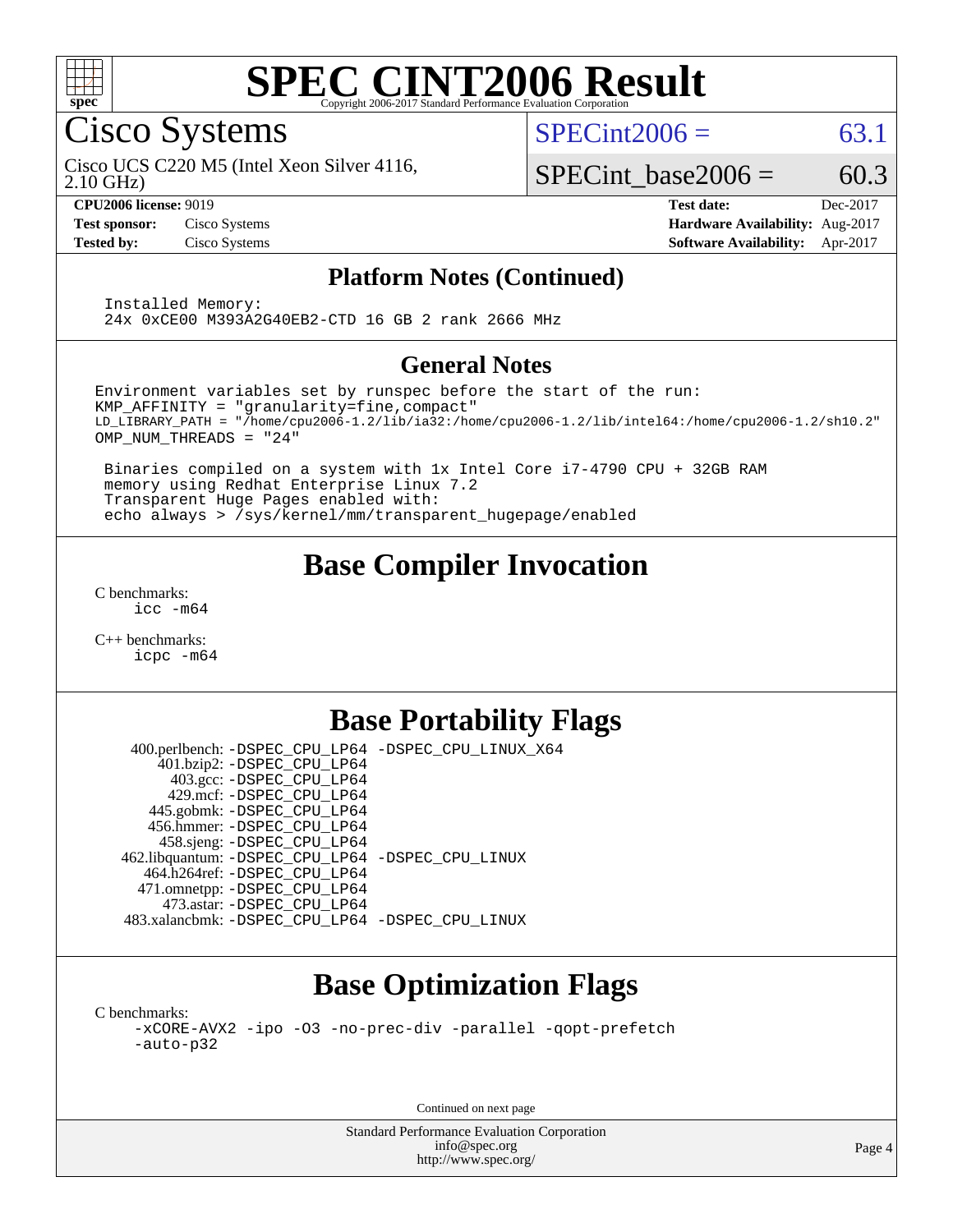

Cisco Systems

 $SPECint2006 = 63.1$  $SPECint2006 = 63.1$ 

2.10 GHz) Cisco UCS C220 M5 (Intel Xeon Silver 4116,

SPECint base2006 =  $60.3$ 

**[CPU2006 license:](http://www.spec.org/auto/cpu2006/Docs/result-fields.html#CPU2006license)** 9019 **[Test date:](http://www.spec.org/auto/cpu2006/Docs/result-fields.html#Testdate)** Dec-2017 **[Test sponsor:](http://www.spec.org/auto/cpu2006/Docs/result-fields.html#Testsponsor)** Cisco Systems **[Hardware Availability:](http://www.spec.org/auto/cpu2006/Docs/result-fields.html#HardwareAvailability)** Aug-2017 **[Tested by:](http://www.spec.org/auto/cpu2006/Docs/result-fields.html#Testedby)** Cisco Systems **[Software Availability:](http://www.spec.org/auto/cpu2006/Docs/result-fields.html#SoftwareAvailability)** Apr-2017

## **[Base Optimization Flags \(Continued\)](http://www.spec.org/auto/cpu2006/Docs/result-fields.html#BaseOptimizationFlags)**

[C++ benchmarks:](http://www.spec.org/auto/cpu2006/Docs/result-fields.html#CXXbenchmarks)

[-xCORE-AVX2](http://www.spec.org/cpu2006/results/res2017q4/cpu2006-20171211-50991.flags.html#user_CXXbase_f-xCORE-AVX2) [-ipo](http://www.spec.org/cpu2006/results/res2017q4/cpu2006-20171211-50991.flags.html#user_CXXbase_f-ipo) [-O3](http://www.spec.org/cpu2006/results/res2017q4/cpu2006-20171211-50991.flags.html#user_CXXbase_f-O3) [-no-prec-div](http://www.spec.org/cpu2006/results/res2017q4/cpu2006-20171211-50991.flags.html#user_CXXbase_f-no-prec-div) [-qopt-prefetch](http://www.spec.org/cpu2006/results/res2017q4/cpu2006-20171211-50991.flags.html#user_CXXbase_f-qopt-prefetch) [-auto-p32](http://www.spec.org/cpu2006/results/res2017q4/cpu2006-20171211-50991.flags.html#user_CXXbase_f-auto-p32) [-Wl,-z,muldefs](http://www.spec.org/cpu2006/results/res2017q4/cpu2006-20171211-50991.flags.html#user_CXXbase_link_force_multiple1_74079c344b956b9658436fd1b6dd3a8a) [-L/sh10.2 -lsmartheap64](http://www.spec.org/cpu2006/results/res2017q4/cpu2006-20171211-50991.flags.html#user_CXXbase_SmartHeap64_63911d860fc08c15fa1d5bf319b9d8d5)

### **[Base Other Flags](http://www.spec.org/auto/cpu2006/Docs/result-fields.html#BaseOtherFlags)**

[C benchmarks](http://www.spec.org/auto/cpu2006/Docs/result-fields.html#Cbenchmarks):

403.gcc: [-Dalloca=\\_alloca](http://www.spec.org/cpu2006/results/res2017q4/cpu2006-20171211-50991.flags.html#b403.gcc_baseEXTRA_CFLAGS_Dalloca_be3056838c12de2578596ca5467af7f3)

## **[Peak Compiler Invocation](http://www.spec.org/auto/cpu2006/Docs/result-fields.html#PeakCompilerInvocation)**

[C benchmarks \(except as noted below\)](http://www.spec.org/auto/cpu2006/Docs/result-fields.html#Cbenchmarksexceptasnotedbelow):

[icc -m64](http://www.spec.org/cpu2006/results/res2017q4/cpu2006-20171211-50991.flags.html#user_CCpeak_intel_icc_64bit_bda6cc9af1fdbb0edc3795bac97ada53)

400.perlbench: [icc -m32 -L/opt/intel/compilers\\_and\\_libraries\\_2017/linux/lib/ia32](http://www.spec.org/cpu2006/results/res2017q4/cpu2006-20171211-50991.flags.html#user_peakCCLD400_perlbench_intel_icc_c29f3ff5a7ed067b11e4ec10a03f03ae)

445.gobmk: [icc -m32 -L/opt/intel/compilers\\_and\\_libraries\\_2017/linux/lib/ia32](http://www.spec.org/cpu2006/results/res2017q4/cpu2006-20171211-50991.flags.html#user_peakCCLD445_gobmk_intel_icc_c29f3ff5a7ed067b11e4ec10a03f03ae)

[C++ benchmarks \(except as noted below\):](http://www.spec.org/auto/cpu2006/Docs/result-fields.html#CXXbenchmarksexceptasnotedbelow)

[icc -m32 -L/opt/intel/compilers\\_and\\_libraries\\_2017/linux/lib/ia32](http://www.spec.org/cpu2006/results/res2017q4/cpu2006-20171211-50991.flags.html#user_CXXpeak_intel_icc_c29f3ff5a7ed067b11e4ec10a03f03ae)

473.astar: [icpc -m64](http://www.spec.org/cpu2006/results/res2017q4/cpu2006-20171211-50991.flags.html#user_peakCXXLD473_astar_intel_icpc_64bit_fc66a5337ce925472a5c54ad6a0de310)

#### **[Peak Portability Flags](http://www.spec.org/auto/cpu2006/Docs/result-fields.html#PeakPortabilityFlags)**

 400.perlbench: [-D\\_FILE\\_OFFSET\\_BITS=64](http://www.spec.org/cpu2006/results/res2017q4/cpu2006-20171211-50991.flags.html#user_peakPORTABILITY400_perlbench_file_offset_bits_64_438cf9856305ebd76870a2c6dc2689ab) [-DSPEC\\_CPU\\_LINUX\\_IA32](http://www.spec.org/cpu2006/results/res2017q4/cpu2006-20171211-50991.flags.html#b400.perlbench_peakCPORTABILITY_DSPEC_CPU_LINUX_IA32) 401.bzip2: [-DSPEC\\_CPU\\_LP64](http://www.spec.org/cpu2006/results/res2017q4/cpu2006-20171211-50991.flags.html#suite_peakPORTABILITY401_bzip2_DSPEC_CPU_LP64) 403.gcc: [-DSPEC\\_CPU\\_LP64](http://www.spec.org/cpu2006/results/res2017q4/cpu2006-20171211-50991.flags.html#suite_peakPORTABILITY403_gcc_DSPEC_CPU_LP64) 429.mcf: [-DSPEC\\_CPU\\_LP64](http://www.spec.org/cpu2006/results/res2017q4/cpu2006-20171211-50991.flags.html#suite_peakPORTABILITY429_mcf_DSPEC_CPU_LP64) 445.gobmk: [-D\\_FILE\\_OFFSET\\_BITS=64](http://www.spec.org/cpu2006/results/res2017q4/cpu2006-20171211-50991.flags.html#user_peakPORTABILITY445_gobmk_file_offset_bits_64_438cf9856305ebd76870a2c6dc2689ab) 456.hmmer: [-DSPEC\\_CPU\\_LP64](http://www.spec.org/cpu2006/results/res2017q4/cpu2006-20171211-50991.flags.html#suite_peakPORTABILITY456_hmmer_DSPEC_CPU_LP64) 458.sjeng: [-DSPEC\\_CPU\\_LP64](http://www.spec.org/cpu2006/results/res2017q4/cpu2006-20171211-50991.flags.html#suite_peakPORTABILITY458_sjeng_DSPEC_CPU_LP64) 462.libquantum: [-DSPEC\\_CPU\\_LP64](http://www.spec.org/cpu2006/results/res2017q4/cpu2006-20171211-50991.flags.html#suite_peakPORTABILITY462_libquantum_DSPEC_CPU_LP64) [-DSPEC\\_CPU\\_LINUX](http://www.spec.org/cpu2006/results/res2017q4/cpu2006-20171211-50991.flags.html#b462.libquantum_peakCPORTABILITY_DSPEC_CPU_LINUX) 464.h264ref: [-DSPEC\\_CPU\\_LP64](http://www.spec.org/cpu2006/results/res2017q4/cpu2006-20171211-50991.flags.html#suite_peakPORTABILITY464_h264ref_DSPEC_CPU_LP64) 471.omnetpp: [-D\\_FILE\\_OFFSET\\_BITS=64](http://www.spec.org/cpu2006/results/res2017q4/cpu2006-20171211-50991.flags.html#user_peakPORTABILITY471_omnetpp_file_offset_bits_64_438cf9856305ebd76870a2c6dc2689ab) 473.astar: [-DSPEC\\_CPU\\_LP64](http://www.spec.org/cpu2006/results/res2017q4/cpu2006-20171211-50991.flags.html#suite_peakPORTABILITY473_astar_DSPEC_CPU_LP64) 483.xalancbmk: [-D\\_FILE\\_OFFSET\\_BITS=64](http://www.spec.org/cpu2006/results/res2017q4/cpu2006-20171211-50991.flags.html#user_peakPORTABILITY483_xalancbmk_file_offset_bits_64_438cf9856305ebd76870a2c6dc2689ab) [-DSPEC\\_CPU\\_LINUX](http://www.spec.org/cpu2006/results/res2017q4/cpu2006-20171211-50991.flags.html#b483.xalancbmk_peakCXXPORTABILITY_DSPEC_CPU_LINUX)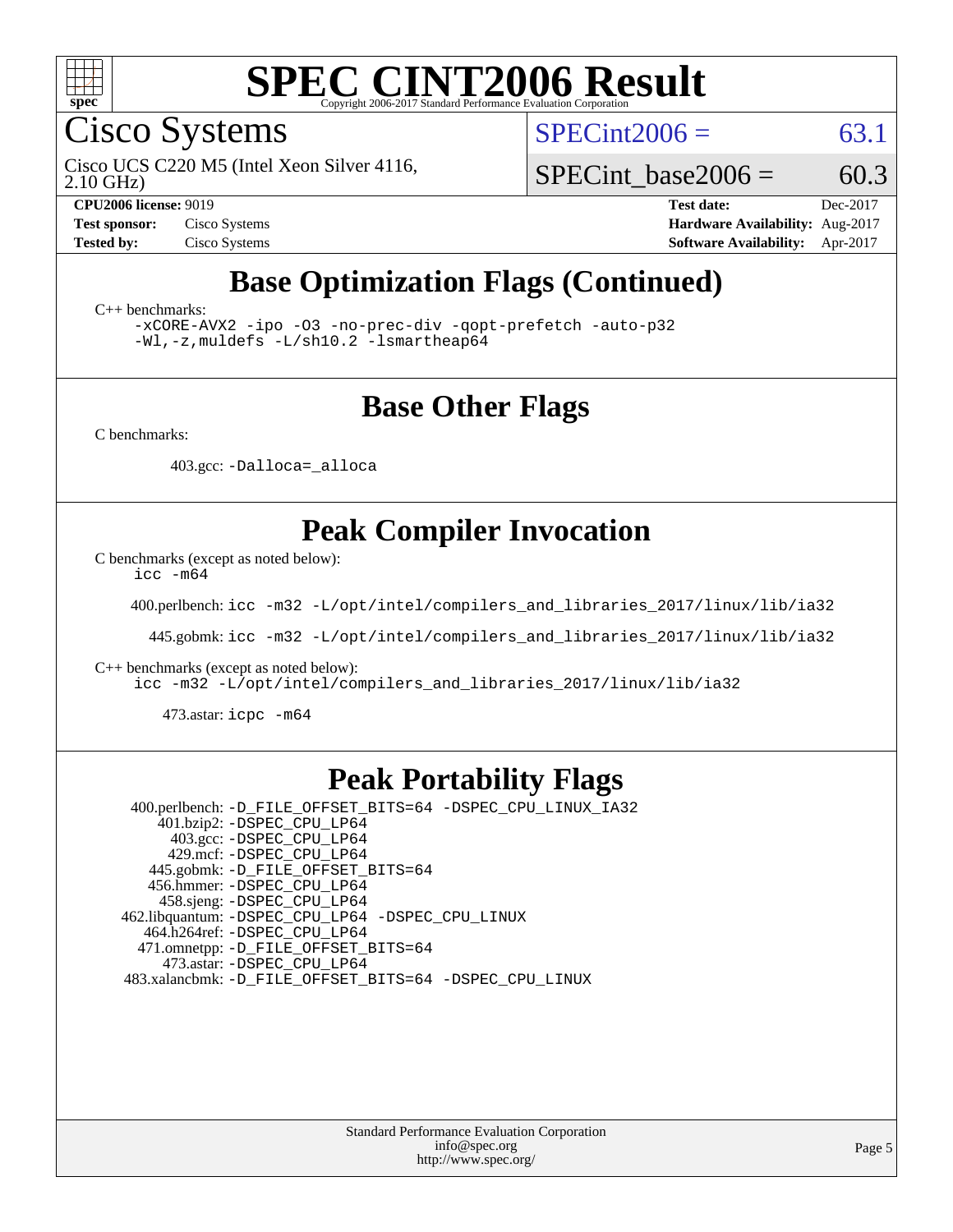

Cisco Systems

 $SPECTnt2006 = 63.1$ 

2.10 GHz) Cisco UCS C220 M5 (Intel Xeon Silver 4116,

 $SPECTnt\_base2006 = 60.3$ 

| <b>Test sponsor:</b> | Cisco Systems |
|----------------------|---------------|
| <b>Tested by:</b>    | Cisco Systems |

**[CPU2006 license:](http://www.spec.org/auto/cpu2006/Docs/result-fields.html#CPU2006license)** 9019 **[Test date:](http://www.spec.org/auto/cpu2006/Docs/result-fields.html#Testdate)** Dec-2017 **[Hardware Availability:](http://www.spec.org/auto/cpu2006/Docs/result-fields.html#HardwareAvailability)** Aug-2017 **[Software Availability:](http://www.spec.org/auto/cpu2006/Docs/result-fields.html#SoftwareAvailability)** Apr-2017

# **[Peak Optimization Flags](http://www.spec.org/auto/cpu2006/Docs/result-fields.html#PeakOptimizationFlags)**

#### [C benchmarks](http://www.spec.org/auto/cpu2006/Docs/result-fields.html#Cbenchmarks):

| 400.perlbench: -prof-gen(pass 1) -prof-use(pass 2) -xCORE-AVX2(pass 2)<br>-par-num-threads=1(pass 1) -ipo(pass 2) -03(pass 2)<br>-no-prec-div(pass 2) -qopt-prefetch<br>$401 \text{.}$ bzip2: -prof-gen(pass 1) -prof-use(pass 2) -xCORE-AVX2(pass 2)<br>$-par-num-threads=1(pass 1) -ipo(pass 2) -03(pass 2)$<br>-no-prec-div -auto-ilp32 -qopt-prefetch<br>403.gcc: -xCORE-AVX2 -ipo -03 -no-prec-div -inline-calloc<br>-qopt-malloc-options=3 -auto-ilp32<br>429.mcf: -xCORE-AVX2 -ipo -03 -no-prec-div -parallel<br>-gopt-prefetch -auto-p32<br>445.gobmk: -prof-gen(pass 1) -prof-use(pass 2) -xCORE-AVX2(pass 2)<br>$-par-num-threads=1(pass 1) -ipo(pass 2) -03(pass 2)$<br>-no-prec-div(pass 2)<br>$456.$ hmmer: basepeak = yes<br>$458 \text{.}$ sjeng: $-\text{prof-gen(pass 1)} - \text{prof-use(pass 2)} - \text{xCORE-AVX2(pass 2)}$<br>$-par-num-threads=1(pass 1) -ipo(pass 2) -03(pass 2)$<br>-no-prec-div(pass 2) -unroll4<br>$462$ .libquantum: basepeak = yes<br>$464.h264 \text{ref}$ : basepeak = yes<br>$C++$ benchmarks:<br>471.omnetpp: $-prof-gen(pass 1)$ $-prof-use(pass 2)$ $-xCORE-AVX2(pass 2)$<br>$-par-num-threads=1(pass 1) -ipo(pass 2) -03(pass 2)$<br>-no-prec-div(pass 2) -qopt-ra-region-strategy=block<br>-Wl,-z, muldefs -L/sh10.2 -lsmartheap<br>473.astar: -xCORE-AVX2 -ipo -03 -no-prec-div -qopt-prefetch<br>-auto-p32 -Wl,-z, muldefs -L/sh10.2 -lsmartheap64<br>483.xalancbmk: -xCORE-AVX2 -ipo -03 -no-prec-div -qopt-prefetch<br>-Wl,-z, muldefs -L/sh10.2 -lsmartheap |  |
|------------------------------------------------------------------------------------------------------------------------------------------------------------------------------------------------------------------------------------------------------------------------------------------------------------------------------------------------------------------------------------------------------------------------------------------------------------------------------------------------------------------------------------------------------------------------------------------------------------------------------------------------------------------------------------------------------------------------------------------------------------------------------------------------------------------------------------------------------------------------------------------------------------------------------------------------------------------------------------------------------------------------------------------------------------------------------------------------------------------------------------------------------------------------------------------------------------------------------------------------------------------------------------------------------------------------------------------------------------------------------------------------------------------------------------------------------------------------------------------------------------------------|--|
|                                                                                                                                                                                                                                                                                                                                                                                                                                                                                                                                                                                                                                                                                                                                                                                                                                                                                                                                                                                                                                                                                                                                                                                                                                                                                                                                                                                                                                                                                                                        |  |
|                                                                                                                                                                                                                                                                                                                                                                                                                                                                                                                                                                                                                                                                                                                                                                                                                                                                                                                                                                                                                                                                                                                                                                                                                                                                                                                                                                                                                                                                                                                        |  |
|                                                                                                                                                                                                                                                                                                                                                                                                                                                                                                                                                                                                                                                                                                                                                                                                                                                                                                                                                                                                                                                                                                                                                                                                                                                                                                                                                                                                                                                                                                                        |  |
|                                                                                                                                                                                                                                                                                                                                                                                                                                                                                                                                                                                                                                                                                                                                                                                                                                                                                                                                                                                                                                                                                                                                                                                                                                                                                                                                                                                                                                                                                                                        |  |
|                                                                                                                                                                                                                                                                                                                                                                                                                                                                                                                                                                                                                                                                                                                                                                                                                                                                                                                                                                                                                                                                                                                                                                                                                                                                                                                                                                                                                                                                                                                        |  |
|                                                                                                                                                                                                                                                                                                                                                                                                                                                                                                                                                                                                                                                                                                                                                                                                                                                                                                                                                                                                                                                                                                                                                                                                                                                                                                                                                                                                                                                                                                                        |  |
|                                                                                                                                                                                                                                                                                                                                                                                                                                                                                                                                                                                                                                                                                                                                                                                                                                                                                                                                                                                                                                                                                                                                                                                                                                                                                                                                                                                                                                                                                                                        |  |
|                                                                                                                                                                                                                                                                                                                                                                                                                                                                                                                                                                                                                                                                                                                                                                                                                                                                                                                                                                                                                                                                                                                                                                                                                                                                                                                                                                                                                                                                                                                        |  |
|                                                                                                                                                                                                                                                                                                                                                                                                                                                                                                                                                                                                                                                                                                                                                                                                                                                                                                                                                                                                                                                                                                                                                                                                                                                                                                                                                                                                                                                                                                                        |  |
|                                                                                                                                                                                                                                                                                                                                                                                                                                                                                                                                                                                                                                                                                                                                                                                                                                                                                                                                                                                                                                                                                                                                                                                                                                                                                                                                                                                                                                                                                                                        |  |
|                                                                                                                                                                                                                                                                                                                                                                                                                                                                                                                                                                                                                                                                                                                                                                                                                                                                                                                                                                                                                                                                                                                                                                                                                                                                                                                                                                                                                                                                                                                        |  |
|                                                                                                                                                                                                                                                                                                                                                                                                                                                                                                                                                                                                                                                                                                                                                                                                                                                                                                                                                                                                                                                                                                                                                                                                                                                                                                                                                                                                                                                                                                                        |  |
|                                                                                                                                                                                                                                                                                                                                                                                                                                                                                                                                                                                                                                                                                                                                                                                                                                                                                                                                                                                                                                                                                                                                                                                                                                                                                                                                                                                                                                                                                                                        |  |
|                                                                                                                                                                                                                                                                                                                                                                                                                                                                                                                                                                                                                                                                                                                                                                                                                                                                                                                                                                                                                                                                                                                                                                                                                                                                                                                                                                                                                                                                                                                        |  |

### **[Peak Other Flags](http://www.spec.org/auto/cpu2006/Docs/result-fields.html#PeakOtherFlags)**

[C benchmarks](http://www.spec.org/auto/cpu2006/Docs/result-fields.html#Cbenchmarks):

Continued on next page